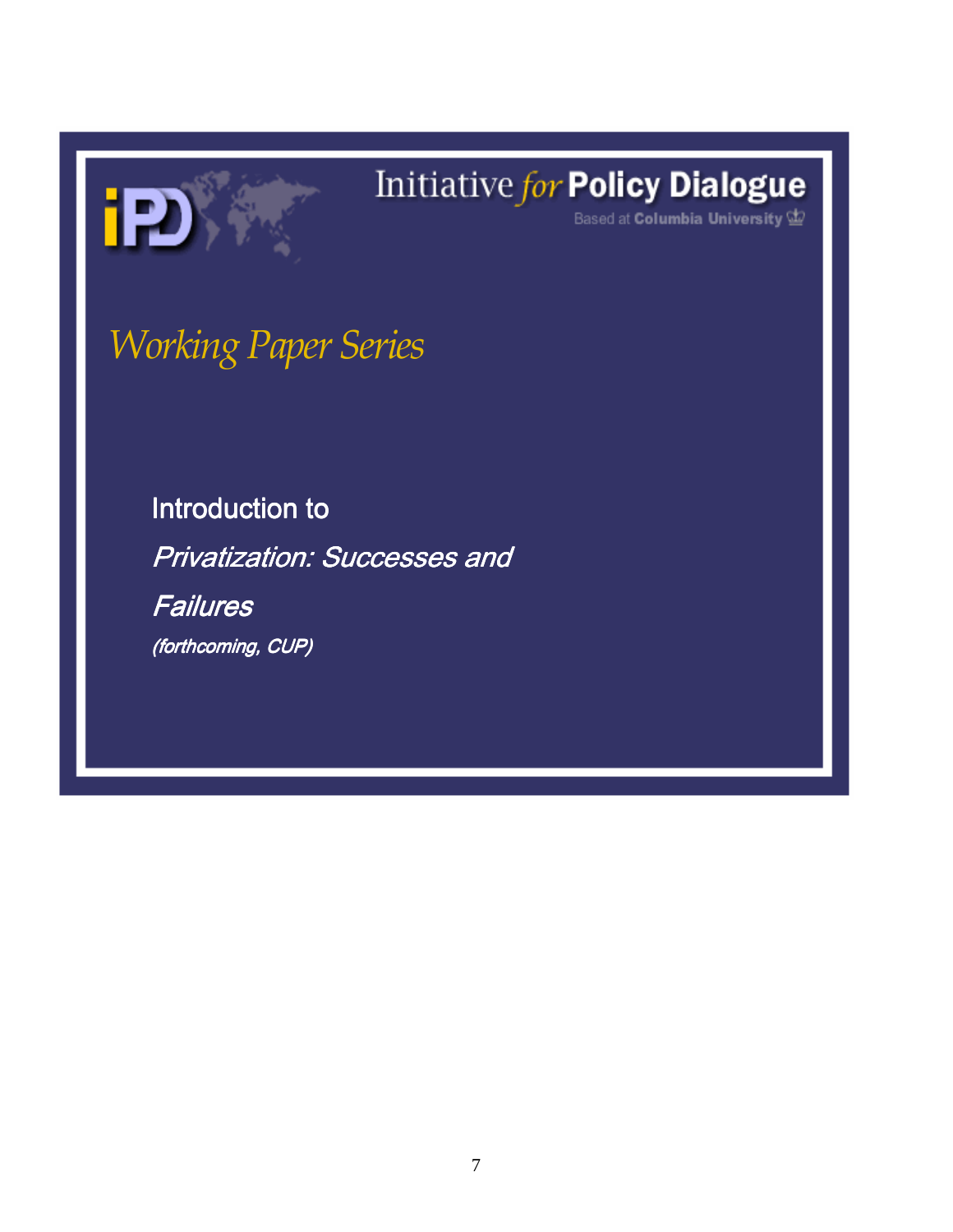## **INTRODUCTION**

## *Gérard Roland*

*University of California, Berkeley and Centre for Economic Policy Research* 

Privatization of large state-owned enterprises has been one of the most radical new policies of the last quarter century. While many countries had engaged in large nationalization programs during the decades following World War II, Margaret Thatcher initiated a policy swing in the other direction in the 1980s by pushing for aggressive privatization of many of the large state-owned British firms. In the following two decades, privatization policies were implemented throughout the planet, as both left and right leaning governments alike undertook a policy of privatization. Right wing governments engaged in privatization in an effort to keep down the size of government, while Left wing governments implemented privatization policies in order to generate revenues, and also because they were persuaded of the virtues of markets and competition after being disappointed with the inefficiencies of large state-owned firms. In this way, privatization spread from Europe to Latin America, Asia and Africa, reaching a high point with the transition from socialism to capitalism following the fall of the Berlin wall. Transition economies were then faced with the task of privatizing their whole economies. In theses cases, quite diverse policies were put in place, ranging from a gradual sale of state property to foreign and domestic investors (as was the case in Hungary and Poland) to more radical programs called "mass privatization programs" which resulted in the rapid giveaway of state owned assets.

 Privatization policies generated huge controversies. In many countries, they were criticized for their regressive redistribution effects. State ownership in many countries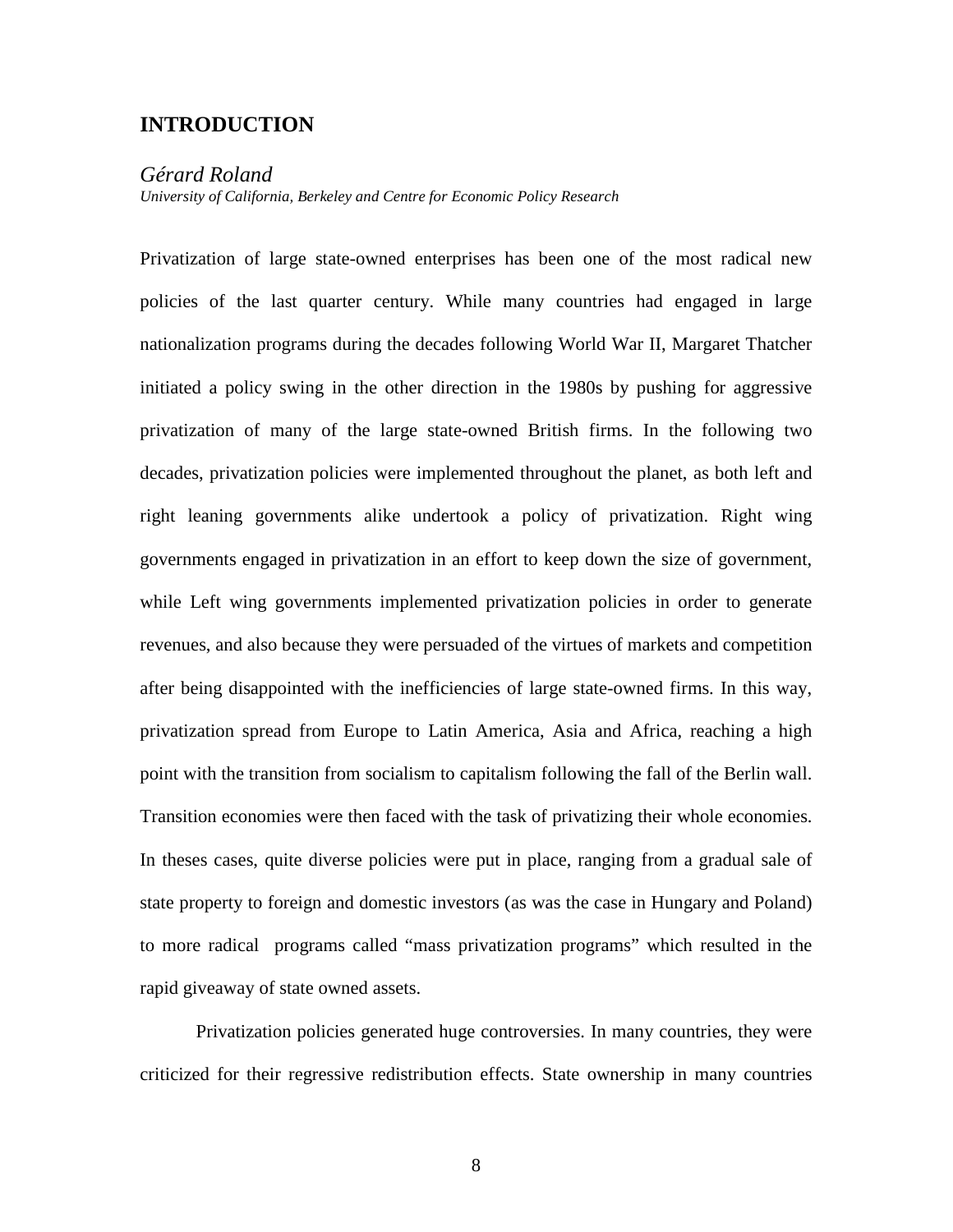was used as a tool of redistribution that made it possible to provide cheap water, energy or transport for poorer segments of the population. Privatization has thus been associated with cutbacks in redistribution and has stirred popular discontent in many countries. Privatization programs were also systematically criticized for the rents they generated among the acquirers of state assets. Mass privatization in Russia, for example, fell under attack for fabulously enriching in a very short period a small group of very powerful oligarchs. Accusations of corruption and cronyism have stained the reputation of privatization programs in many countries. More blandly, the efficiency improvements expected from privatization have often been hard to detect or altogether absent.

 . In the spirit of the mission of the Initiative for Policy Dialogue, this volume, developed by the IPD Privatization Task Force, brings together some of the world's foremost experts on the subject. In the following essays, the contributors present their knowledge about privatization, not just for an academic world, but also for a far wider audience. It would be presumptuous to assert that every single topic is covered, but the reader will find in this volume a comprehensive overview of the issues associated with privatization, as well as a coverage of specific privatization projects undertaken in different continents.

 One of the main reasons that privatization programs were first pushed forward is the disappointment with the economic performance of state-owned enterprises. It might appear to the outside observer uncontroversial that the proposition that private ownership is economically more efficient than state ownership. Yet this has not been the case in economic theory. In this volume, Gérard Roland reviews the economic literature on private and public ownership. Citing in particular general equilibrium theory—one of the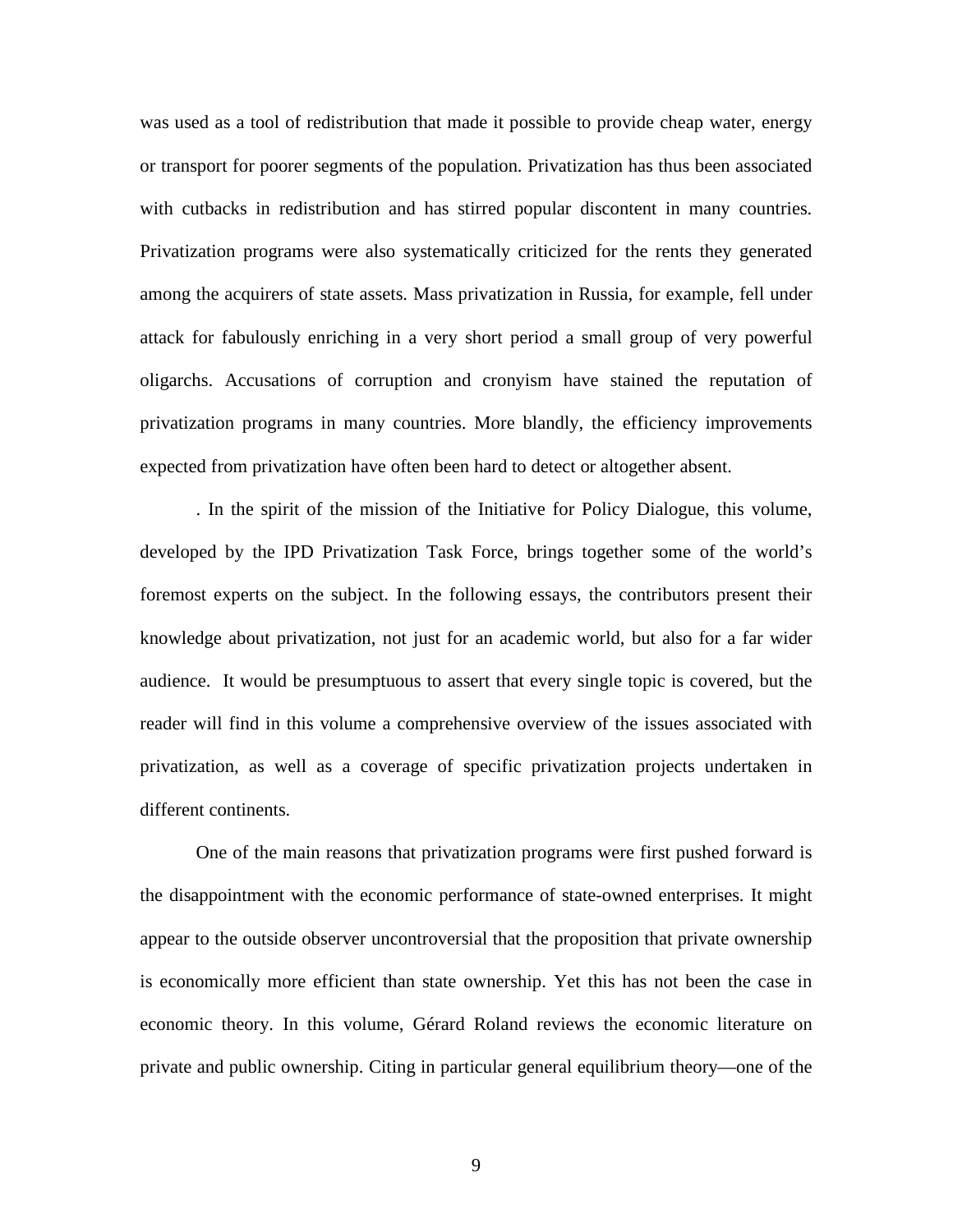central components of economic theory—Roland explains how ownership of firms plays no role at all, provided the latter act in a manner that maximizes their profits. What matters most is that firms face a perfectly competitive environment. In traditional industrial organization theory, there is *a priori* not much difference between a natural monopoly under government ownership or under private ownership with government regulation. It has really only been in the last decades—with the advent of contract theory—that one has been able to pin down differences between private and public ownership in the context of imperfect competition. One branch of contract theory, complete contract theory, emphasizes the differences in information under public and private ownership and how they affect the incentives of the firms. Incomplete contract theory attaches great importance to ownership as residual rights of control in situations not provided for by the contract. The picture that emerges is that private ownership gives better incentives to invest, to innovate, to reduce costs and to reduce inefficient government intervention in firms. On the other hand, this higher efficiency may come at the cost of quality and other socially valuable objectives and may even increase corruption within government. The analysis of the tradeoffs between public and private ownership have become more sophisticated. Interestingly, many of the tradeoffs pointed to by these theories can now be observed in the actual experience of privatization.

 Western Europe is the world leader in privatization revenues with roughly a third of privatization proceeds over the period 1977-2002. Bernardo Bortolotti and Valentina Milella remind us that Western Europe also implemented extensive nationalization programs after World War II. Later, when the UK initiated a large privatization program under Margaret Thatcher, continental Europe also experienced large programs of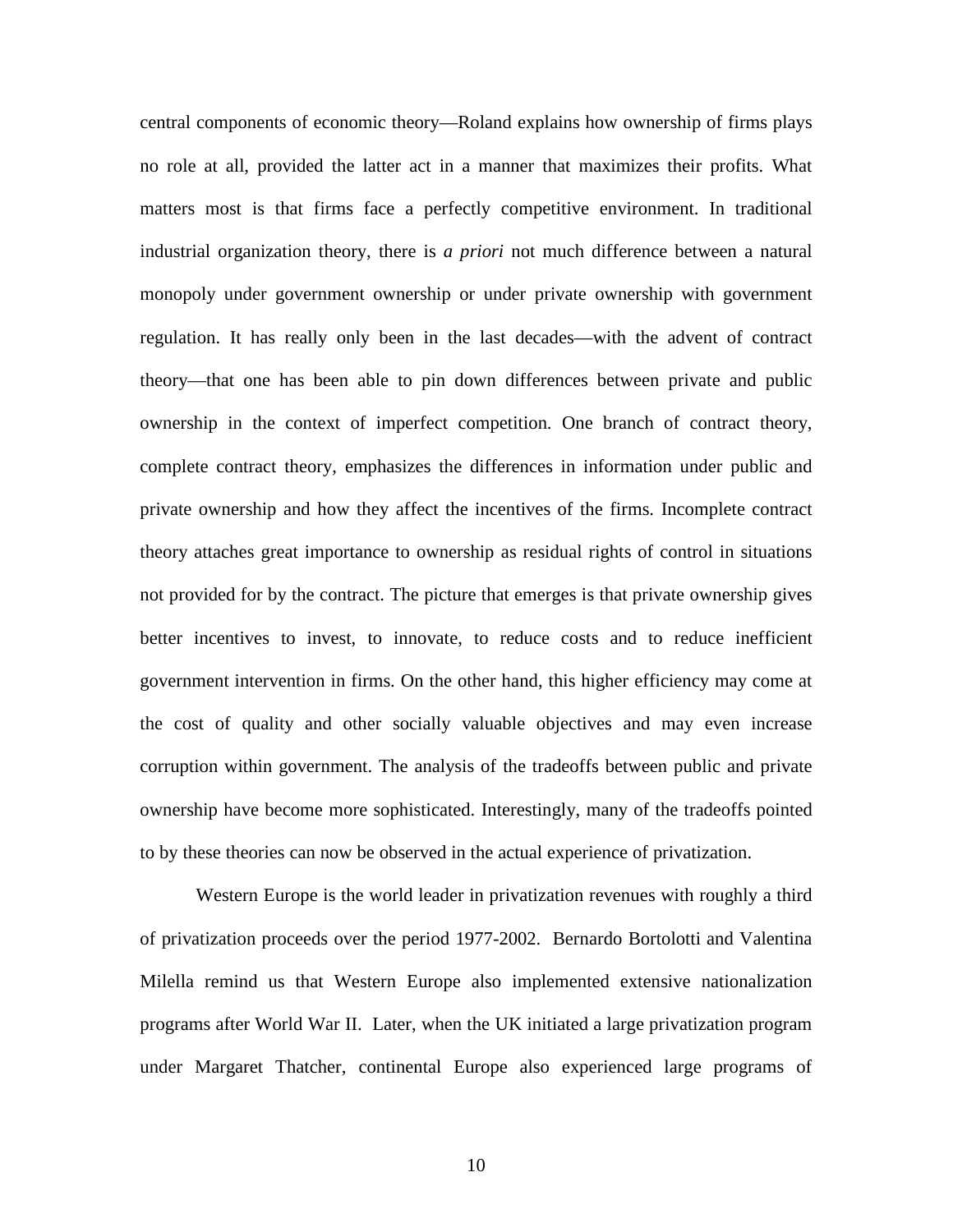divestiture of state assets. High privatization revenues are associated, not surprisingly, with high per capita GDP and large and liquid stock markets, but they are also associated with a higher public debt and lower growth. The latter findings suggest that concerns for fiscal imbalances and deterioration of economic performances might have played an important role in triggering privatization programs. Privatization efforts were greater in countries with a majoritarian electoral rule. Interestingly, all else being equal, left wing governments do not appear to have privatized less than right wing governments. Surprisingly, there is scant evidence as to the macroeconomic effects of privatization in Western Europe. The only solid evidence found is the negative impact of privatization on public debt, not an unexpected result. Privatization is associated with a vigorous financial market development. It is also associated with better performance at the level of individual firms. However, the empirical evidence is often not convincing because it compares the performance of firms that were privatized with others that were not. The performance effect might reflect the fact that those enterprises that were privatized were either the most profitable or had the highest potential for profitability. There are as yet too few studies measuring correctly the causal effect of privatization on enterprise performance. An especially interesting finding reported by Bortolotti and Milella is that a large part of privatization deals (at least 30%) led to the divestiture of only a minority of shares of state-owned firms. Yet, governments have kept sizable residual stakes in privatized firms and appear reluctant to lose their control over state assets. These interesting findings are quite recent and will undoubtedly be investigated in future research.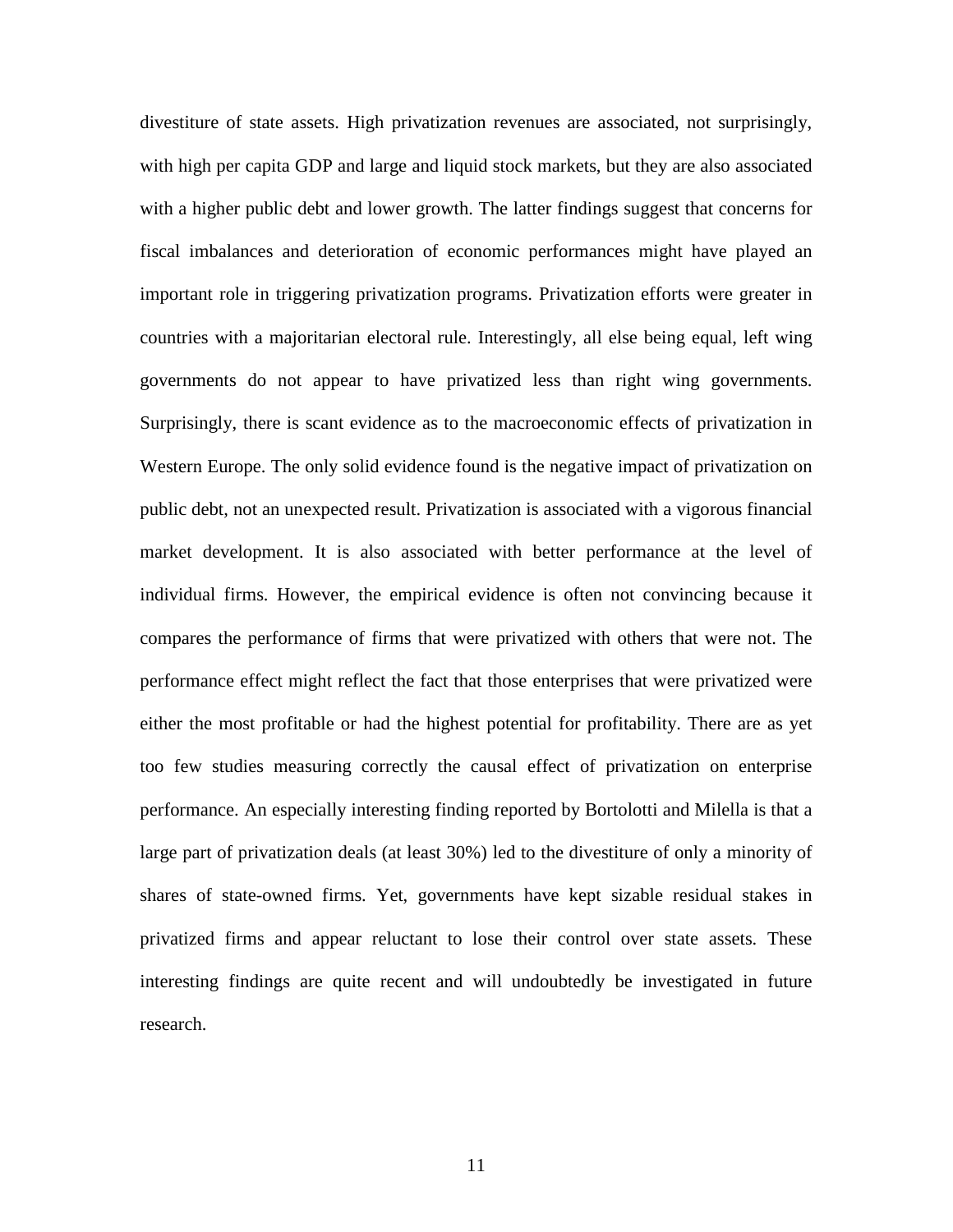The most spectacular privatization experience is undoubtedly the one that took place in the transition process from socialism to capitalism in Central and Eastern Europe. Jan Hanousek, Evzen Kocenda and Jan Svejnar review this historical phenomenon. They insist that privatization policies must be seen within the general context of the transition strategy adopted in each country, including the relative role given to privatization of large state-owned firms and to the development of a new private sector. Economists were deeply divided between those who on the one hand advocated a very rapid privatization relying on giveaway schemes—the so-called mass privatization programs, and those who, on the other hand, advocated a more cautious approach based on the gradual sale of state assets. The literature abounds with various schemes on how to implement one of these two approaches. Countries like Poland, Slovenia, Estonia and Hungary adopted the gradualist approach. Russia, the Ukraine, the Czech Republic, Lithuania and, to a certain extent, Slovakia adopted forms of mass privatization programs. Within that general classification, the details of the programs varied from country to country. The few studies on the determinants of privatization suggest that the more profitable firms were privatized first, which is consistent with political economic theories of privatization where the sequencing of privatization is used to gather support for further privatization. But there is astonishing diversity in the results of the studies on the effects of privatization firm performance. Many studies were made very shortly after privatization first occurred. Other studies relied on rather rough measures of ownership noting only a public-private distinction and could not measure differences in ownership structure and corporate governance. Many studies suffer from a selection bias already alluded to. If the more profitable firms were privatized first, superior performance in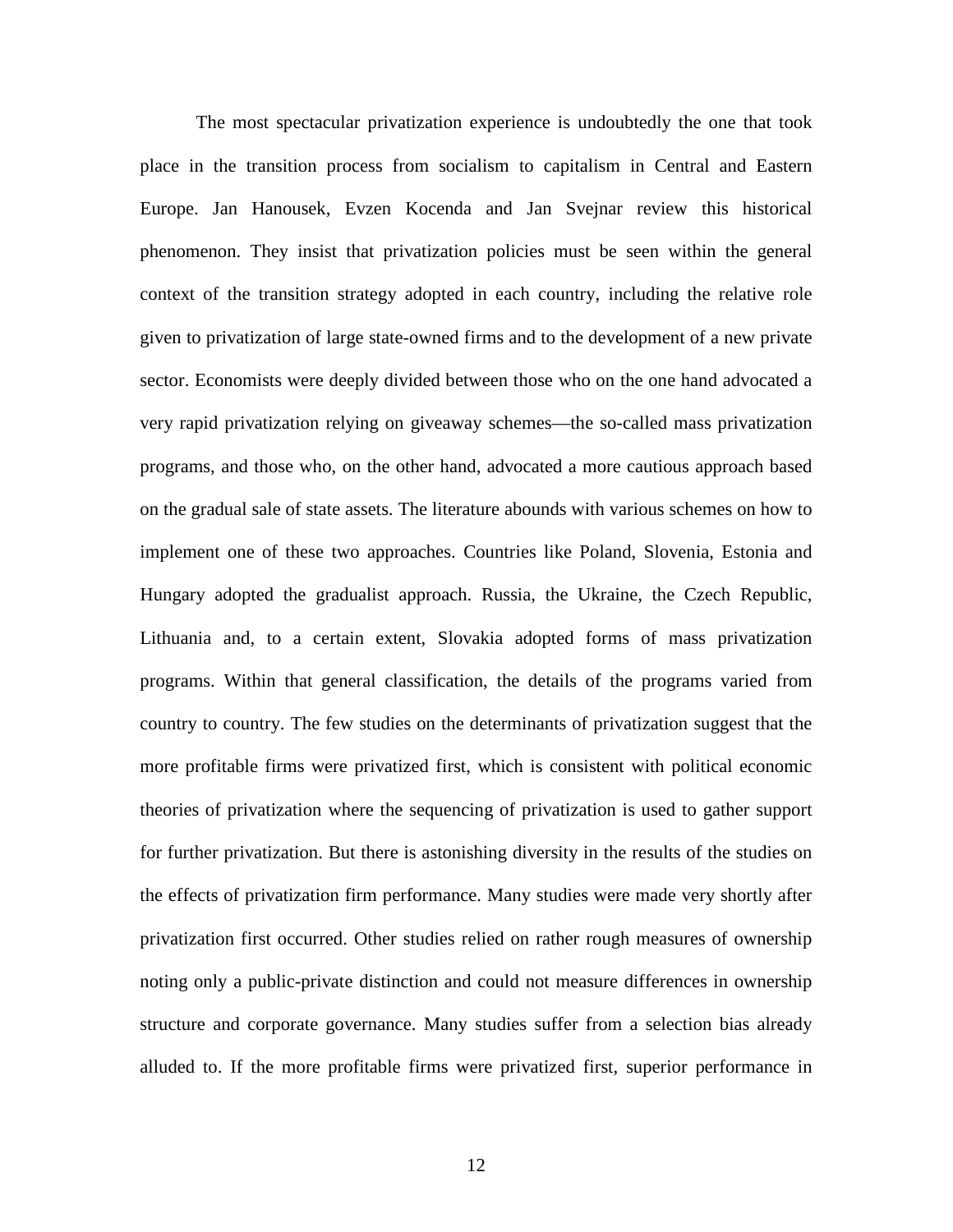those firms cannot be causally attributed to privatization. The studies that correct for this bias generally find more modest effects of privatization. The strongest effects seem to be reached in cases of where state assets where sold to foreign owners. Employee and manager ownership rarely has a significant positive effect on firm performance—be it total factor productivity, labor productivity or profitability. The survey by Hanousek, Kocenda and Svejnar is quite thorough in terms of the performance variables analyzed.

 John Nellis gives a careful overview of privatization policies and their effects in Africa. African governments have as a rule not wholeheartedly embraced privatization of state-owned enterprises. Only a minority of state-owned enterprises have been subject to privatization in most African countries. Very little privatization has taken place outside of the following five countries: South Africa, Ghana, Nigeria, Zambia and Cote d'Ivoire. Infrastructure is the sector where one finds the largest state-owned enterprises in Africa but privatization in that sector has lagged behind. When privatization does take place, the government usually keeps a significant ownership share. In Africa there is much less evidence regarding the effects of privatization, than in Europe, and the evidence, scarce as it is, is at best mixed. Privatization in Cote d'Ivoire seems to have had positive effects on firm performance. A similar picture emerges from Ghana. However there are many caveats. Positive effects seem to be observed only when privatization is associated with enhanced competition and a better quality of regulation. There is also evidence of rentseeking, regulatory capture, reduction in affordability of public services, and a loss of jobs—all of which further feeds resentment within the country and increases the reluctance of African governments to go further along the route of privatization. Nellis argues that even when negative effects are observed, it is not obvious that the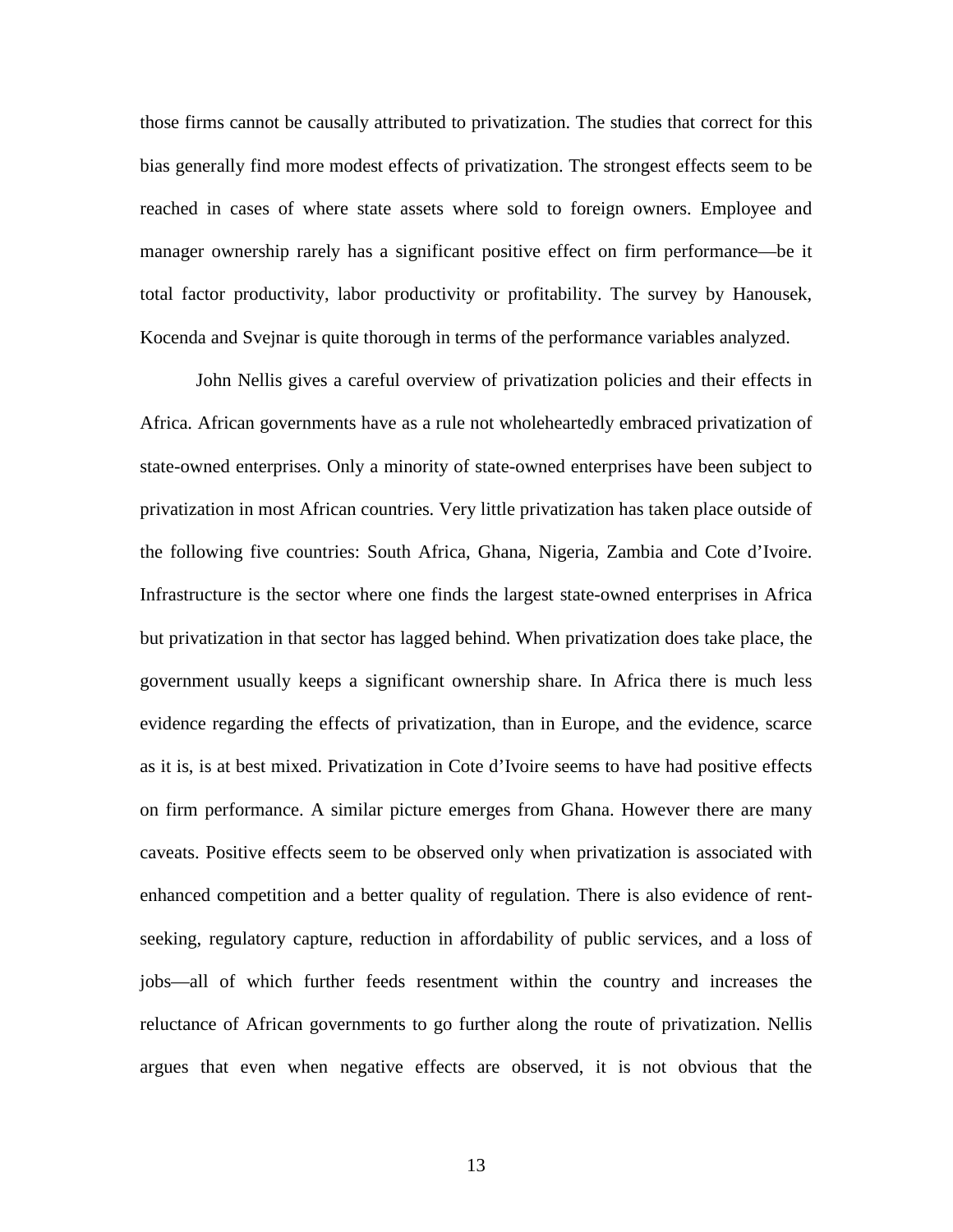counterfactual—namely the absence of privatization—would have delivered better results. This is due in part to the general deterioration of public services and of the economy in general in many countries. The poor performance of privatization has in the Eastern European context often been attributed to weakness in institutions. This is likely to be even truer in Africa. However, it is not realistic to expect large institutional changes in Africa in the medium run. Nellis explores possible solutions to this problem such as the outsourcing of institutional provision, and the use of offshore commercial arbitration mechanisms or of NGOs to vet transactions. However, few of these solutions are likely to find much political support. It appears that the return of Africa to a path of growth and development cannot, in the near future at least, rely too much on privatization.

 Chile was one of the first countries to start a large-scale privatization program. Chile began privatizing in 1974 after the Pinochet coup—many years before Thatcher started privatizing in the UK. In the later eighties and early nineties, many other Latin American countries also engaged in extensive privatization. Bolivia, Peru, Brazil, Argentina and El Salvador, for example, all launched quite ambitious privatization programs. Antonio Estache and Lourdes Trujillo details Latin America's diverse experience with privatization and gives a country-by-country account of its privatization policies. Privatization of infrastructure plays a special role in Latin America, pointing to politically delicate distributive issues such as access to water, electricity and public transport. Indeed, it was only under extreme fiscal strain that large infrastructure privatization programs were launched. Because of fears of political backlash, assets were generally leased instead of sold and concession contracts were widely used. Nonetheless, this has not prevented some forms of political backlash when, on several occasions,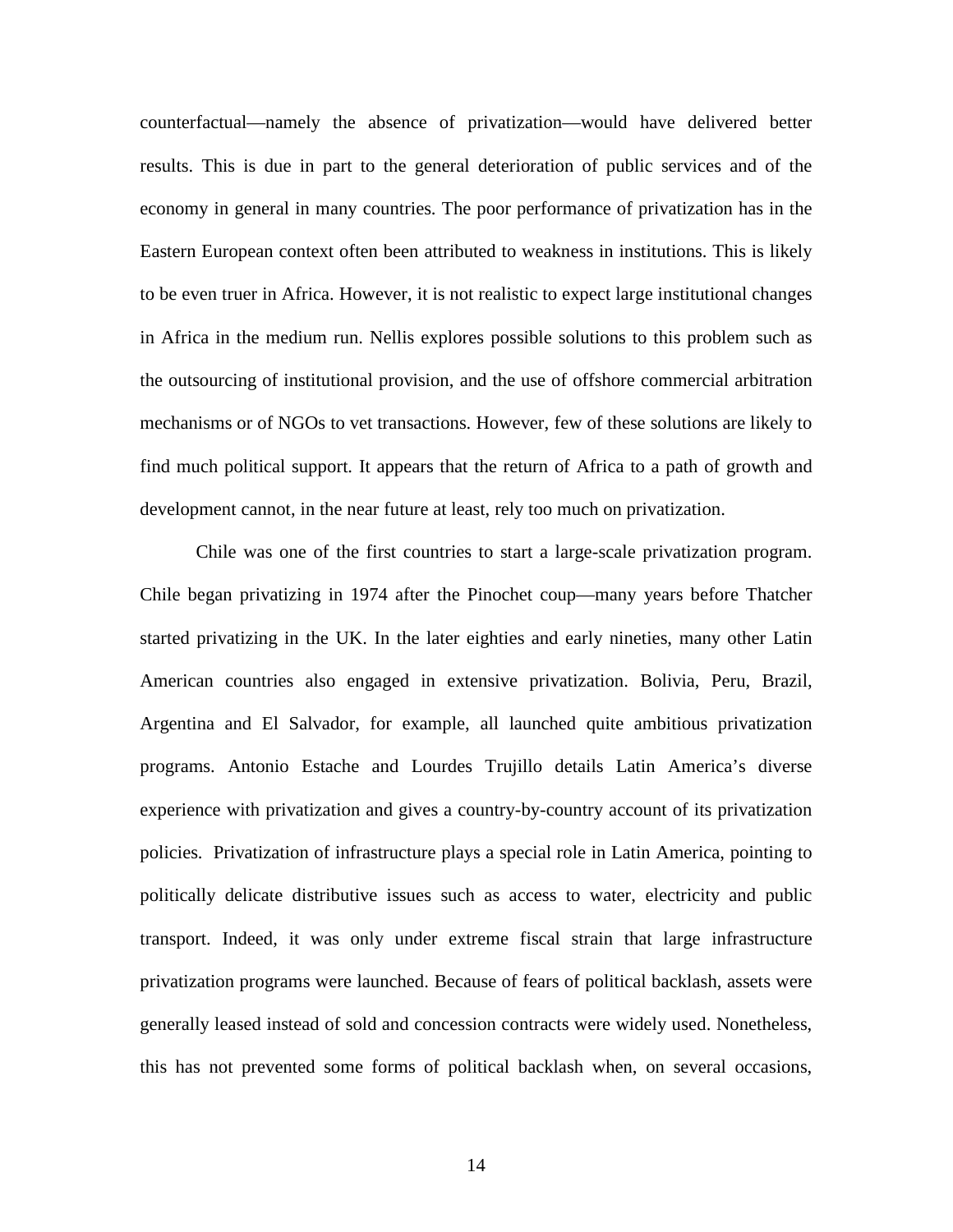electricity or water shortages emerged. What has privatization achieved in Latin America? It seems to have been an effective tool to generate revenues. Moreover, overall we have seen a strong flow of investment in the privatized firms. Privatized firms have in general improved their profitability and productivity. Gains are mostly present in regulated sectors, rather than in firms in competitive sectors. Estache and Trujillo also reminds us that privatization often had quite a positive impact on the quality of goods and services in the privatized firms. In these cases, improvements were initially welcomed by the population and generated support for privatization. So, why has political support for privatization disappeared in recent years? One reason is that privatization has rarely put an end to subsidies or to government investment in the sectors concerned. While privatization has generated a stock of revenues, it has often not reduced the flow of government expenditures in the privatized sectors. Another reason why support for privatization has subsided relates to the redistribution of gains. Privatization has generated large rents for new owners but these have not been shared with the general public. There are cases such as the Cochabamba water concession in Bolivia where the poorer segments of the population faced price increases for water. This is due to regulatory failure resulting, most often, from regulatory capture. Despite the organization of competitive bids, in practice, there has been very little competition between bidders. The reason for this is not clear but might be due in part to collusion between private firms. It might also be a result of extreme international concentration in some markets. Related to the weakness of competition is the fact that many privatization deals were renegotiated only a few years after the initial privatization took place. This often led to higher prices and more rents for the private owners. Restructuring in privatized firms has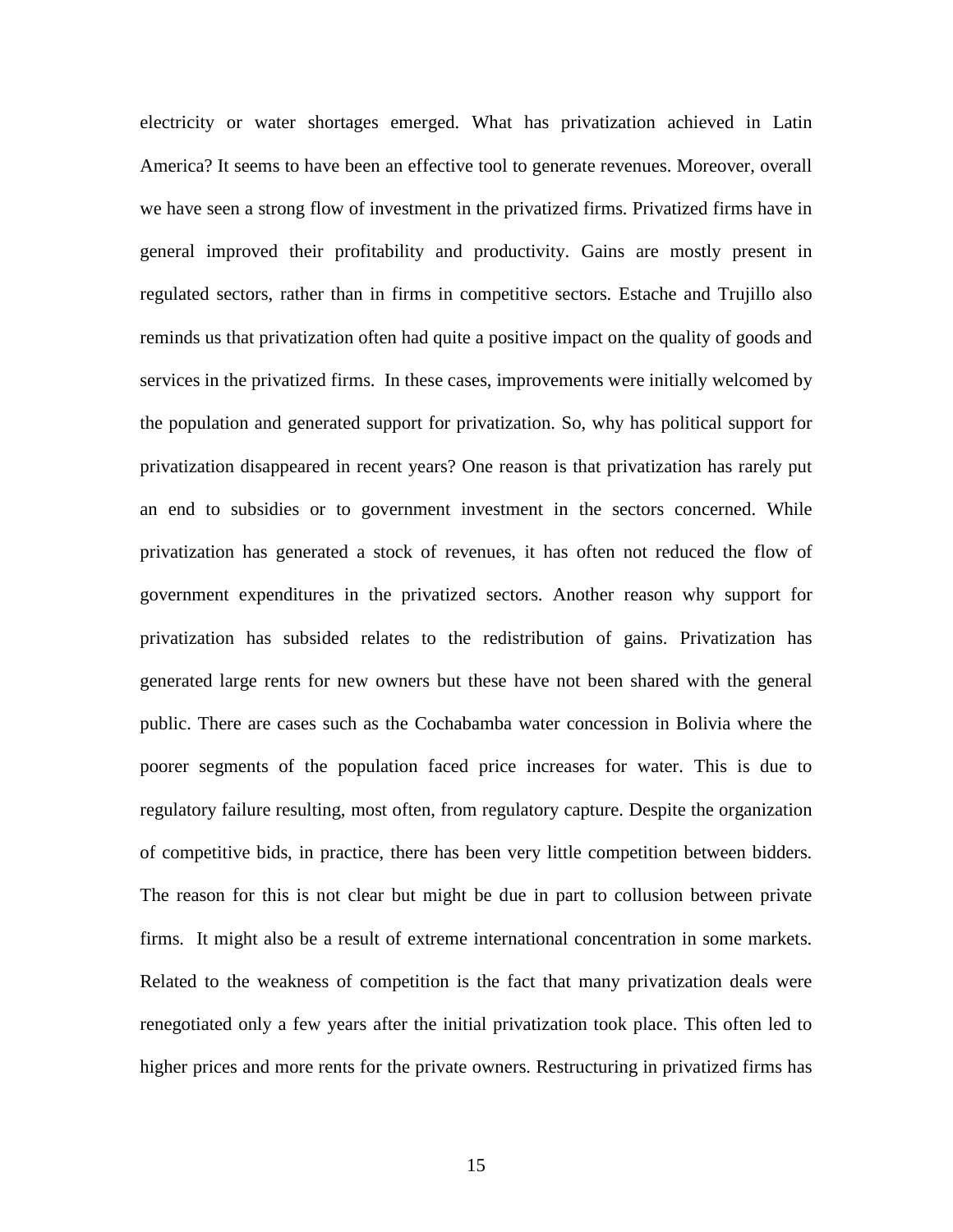led to job losses that were quite salient. For example, in the international sanitation business (water, sanitation and solid waste), the same five large companies have been involved in all privatization deals the world over.

 Despite its strong economic dynamism, the Asian continent has not been at the forefront of the world's privatization efforts. This is especially the case for South Asia (Bangladesh, India, Pakistan and Sri Lanka). Nandini Gupta analyzes the experience of privatization in these countries. India, after its independence, developed a sizable public sector and adopted some form of central planning. But after the collapse of central planning in the former socialist economies, India's reforms efforts also gained strength. However, privatization achievements remained modest. Until very recently, most privatization was partial and consisted of the divestiture of minority shares in public enterprises. Nevertheless, Gupta gives extensive evidence that partial privatization has had positive effects. The floating of shares on the stock market has allowed for improvement in the monitoring of management. Privatization has also had a positive effect on the development of stock markets. Yet, limited capacities of financial markets as well as limited administrative capabilities and political obstacles have constrained the speed of privatization. An important reason for the reluctance of politicians to privatize is that state-owned enterprises are used for political patronage. Privatization therefore tends to be slower in provinces where there is sharp political competition.

Finally, the subject of privatization has been very controversial. The last chapter of this volume summarizes the perspective of one of privatization's most vocal critics, Jomo K.S. He puts the current debate in historical context, and cites the literature providing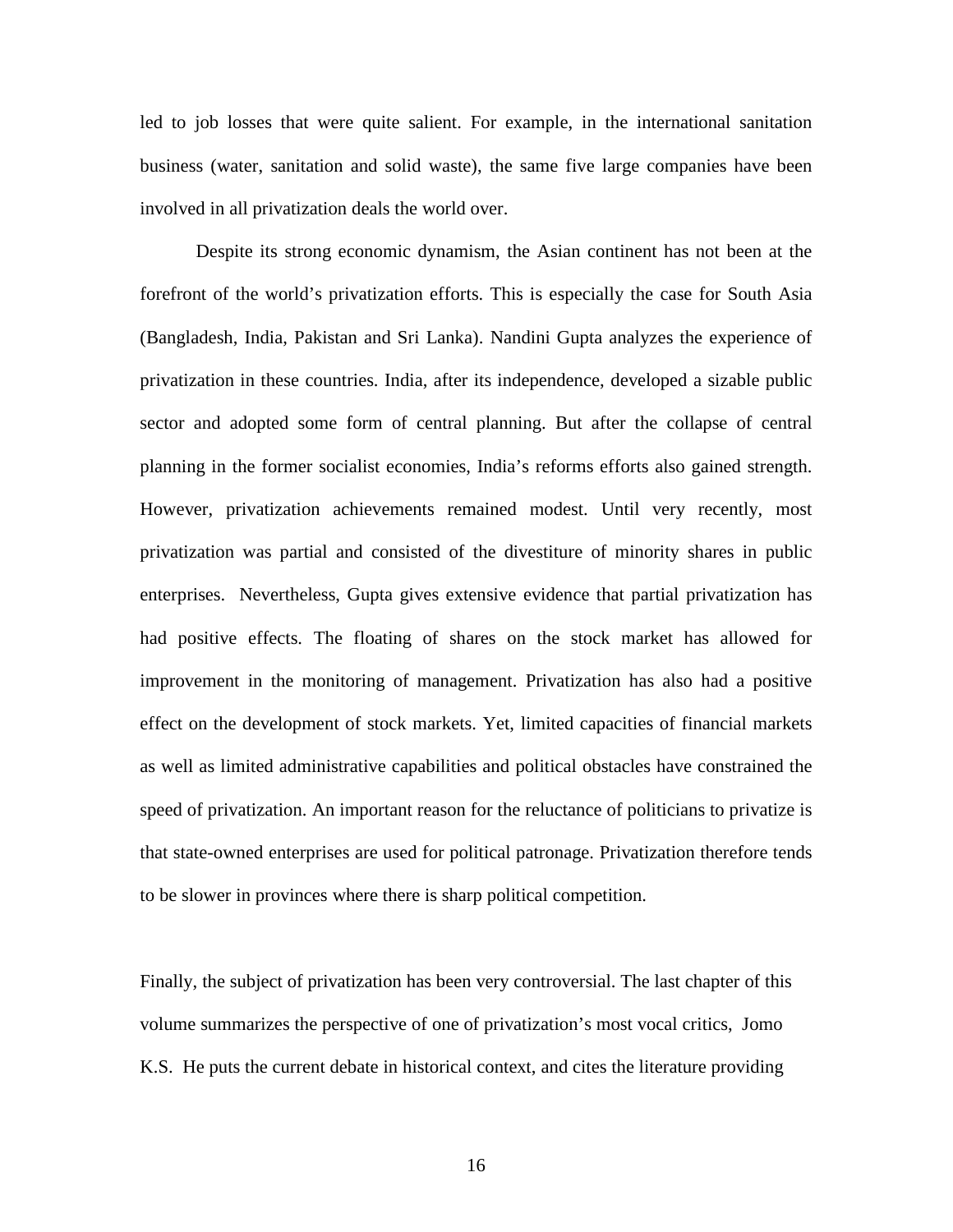evidence of how privatization may not have had as positive effects on efficiency as its advocates claim, even aside from its adverse equity implications. He also shows that due to these revealed deficiencies, the debate over privatization has evolved over time.

 Overall, some common themes emerge from the various contributions to this volume. First of all, partial privatization tends to be more widespread than one might think. Governments in Western Europe, India and elsewhere are reluctant to relinquish control (partly or fully) over state-owned enterprises. This is not surprising but is still an important fact that has emerged from the privatization experience of the last decades. Whether partial privatization has beneficial effects or not depends on many factors and one should be wary of making sweeping generalizations. Partial privatization may enhance the monitoring of enterprises but it may also keep alive inefficient forms of government intervention. The efficiency effects of privatization are generally mixed but rarely negative. This is true even though many empirical studies tend to overestimate the efficiency effects due to sample selection bias that has plagued many econometric estimation of privatization. While privatization appears uncontroversial in competitive sectors (even though its effects may be small in relation to the incentive effects of competition), it becomes increasingly complex in more monopolistic sectors where good regulation is a necessary and crucial complement to privatization. However, creating good regulation is easier said than done. There is a real danger (documented in particular in the chapters on Africa and Latin America) that privatization will lead to a form of regulatory capture that generates large rents for the new private owners while creating welfare losses for consumers. This can especially harm the poorest segments of the population that may be hurt strongly by the regressive redistributive effects often